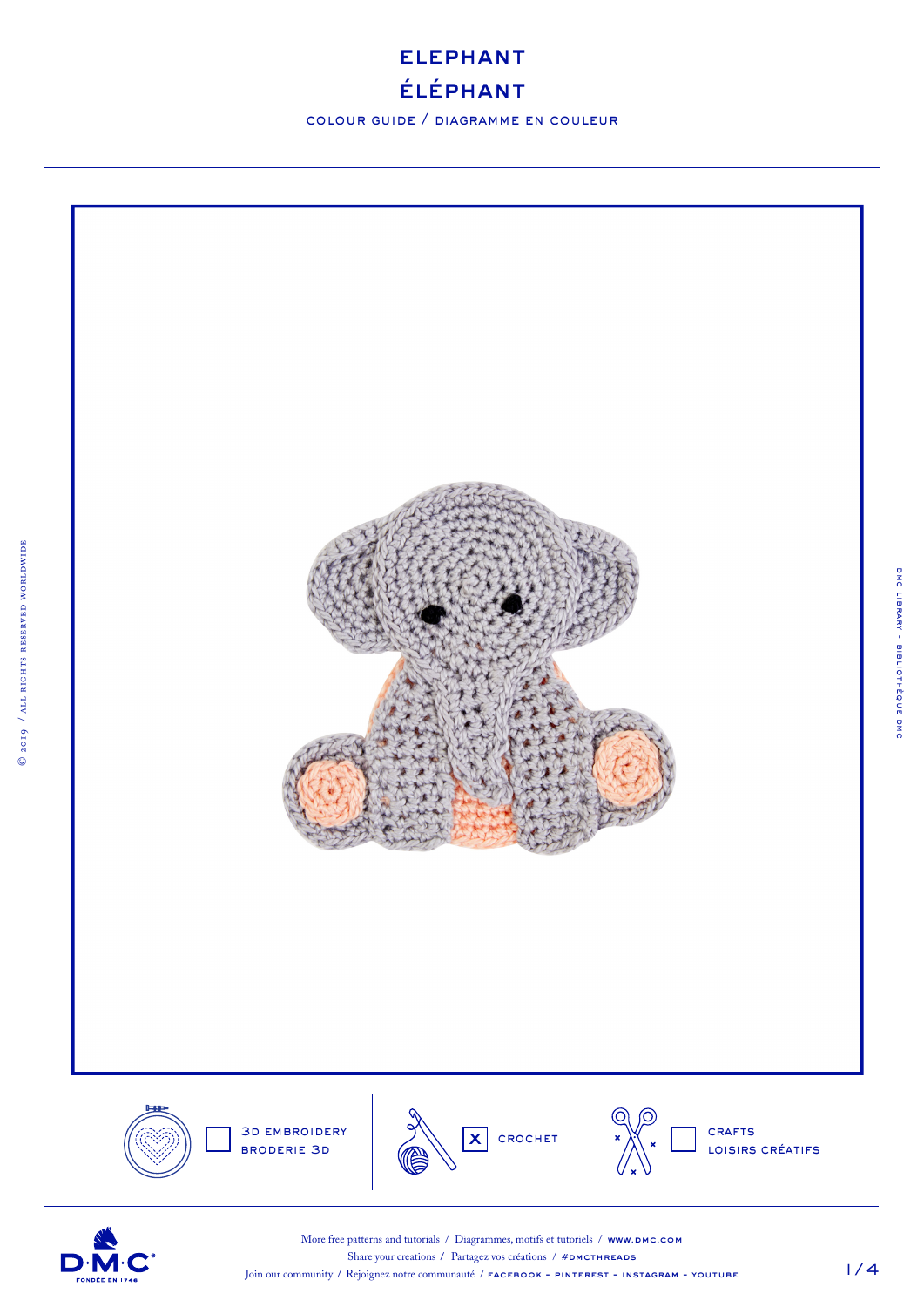# **ELEPHANT** éléphant

## tool kit / fournitures

#### scissors / scissors

www.dmc.com © 2019 / all rights reserved worldwide

WWW.DMC.COM © 2019 / ALL RIGHTS RESERVED WORLDWIDE

DMC PERLÉ : ART.115AR/5 MEDIUM crochet hook / crochet : 1,5 mm / uk 2,5 / usa 6



### techniques / techniques

#### crochet

### stitches / points



#### **NOTE**

Can be made with thread size nº8 (Small) or nº3 (Small). The result will depend on the size of thread used. Peut se réasliser avec les fils nº8 (Small) ou nº 3 (Small). Le résultat dépendra de la grosseur de fil utilisée.

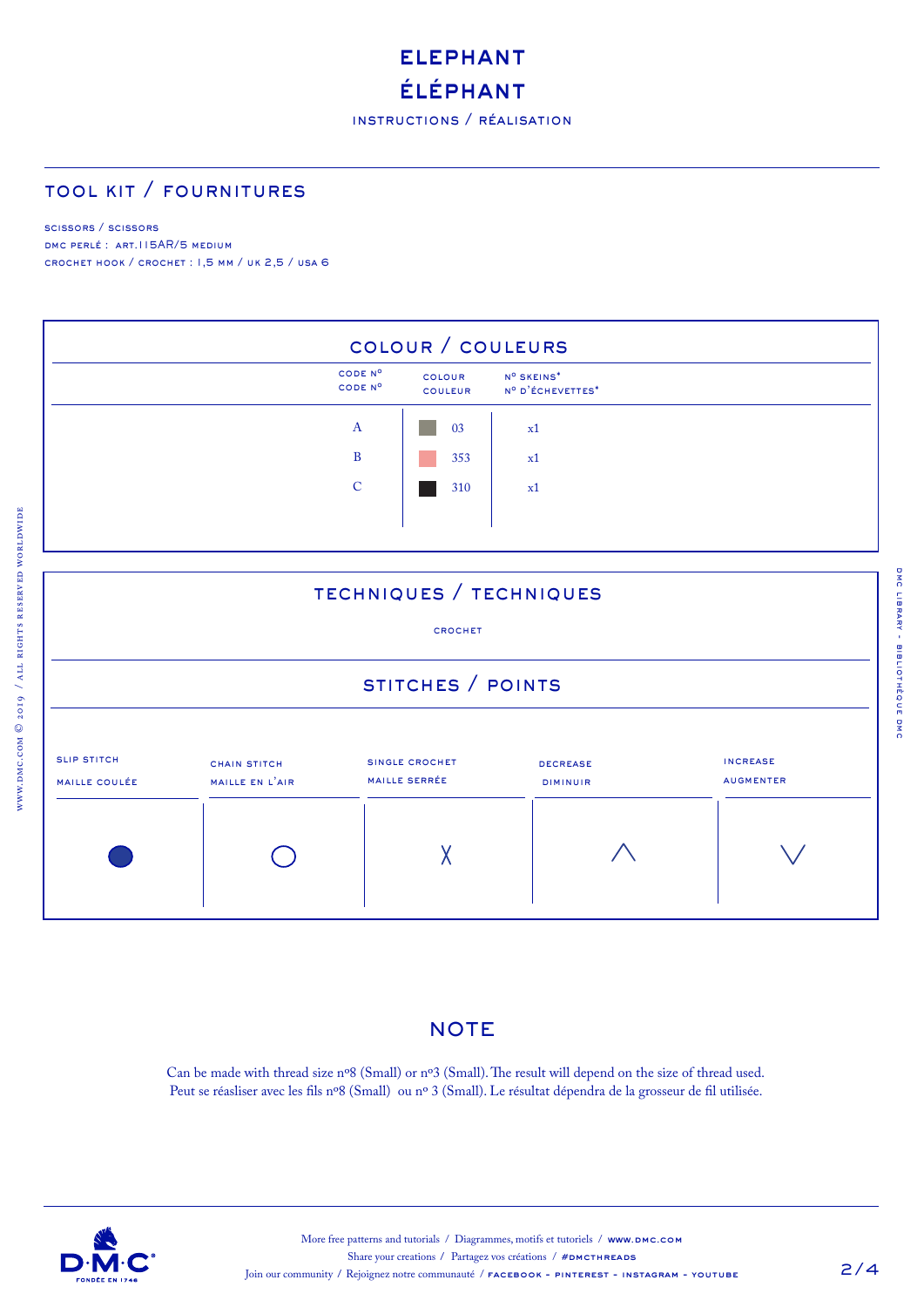**ELEPHANT** éléphant

instructions / réalisation





www.dmc.com © 2019 / all rights reserved worldwide

WWW.DMC.COM © 2019 / ALL RIGHTS RESERVED WORLDWIDE

More free patterns and tutorials / Diagrammes, motifs et tutoriels / www.DMC.COM Share your creations / Partagez vos créations /  $#$ DMCTHREADS Join our community / Rejoignez notre communauté / **FACEBOOK - PINTEREST - INSTAGRAM - YOUTUBE**